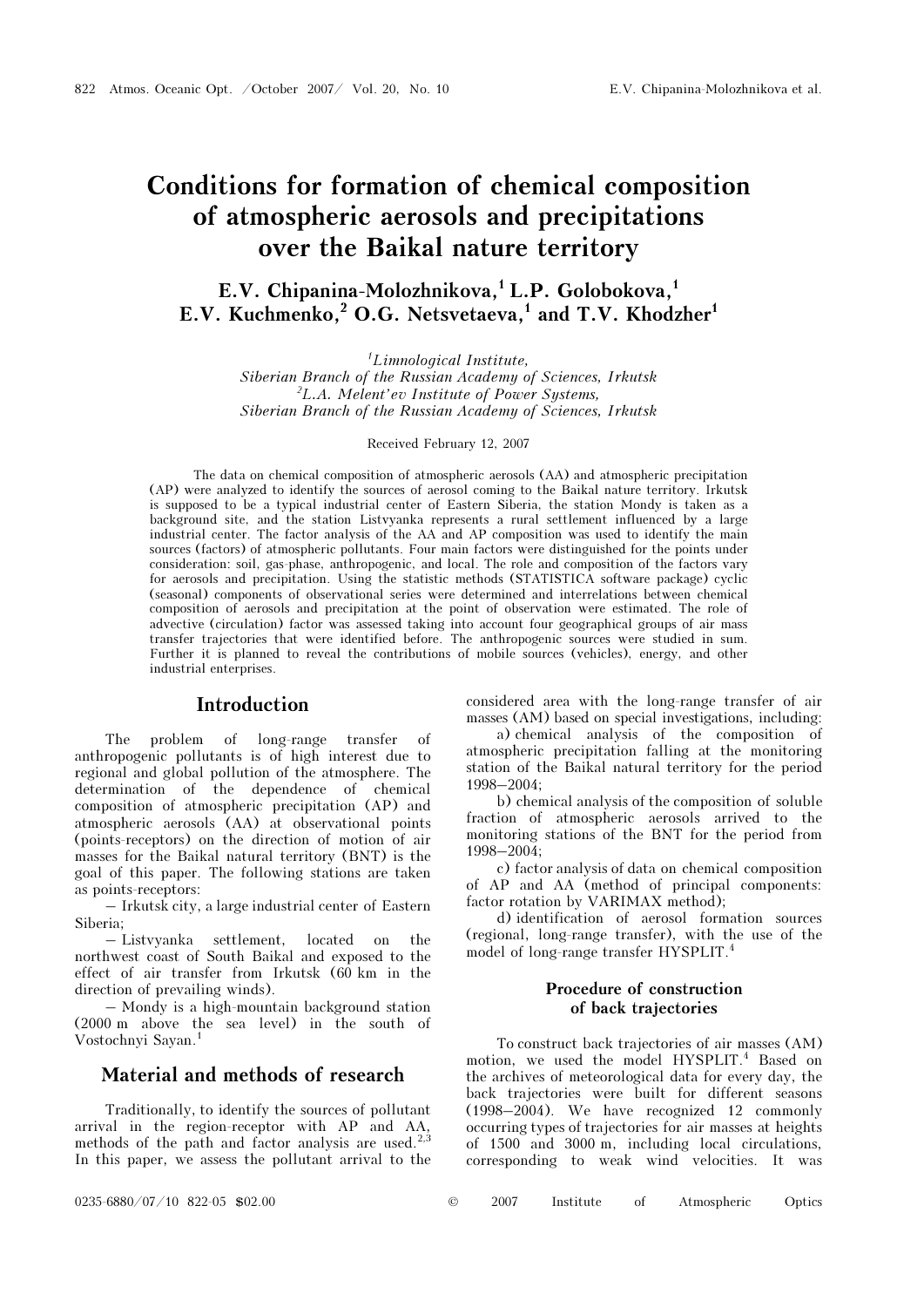supported in the course of investigations that the west, northwest and southwest transfers prevail in the south of Eastern Siberia; air masses from the east arrive more rarely, they consist between 1 and 13% (taking into account the southeast and northeast directions).

 When developing the classification procedure of AM trajectories (four sectors), $5$  the authors have used the commonly accepted concepts that the AM are characterized by the region of formation and the geographic classification.<sup>6</sup> According to Ref. 5, the most air transparency is characteristic of arctic AM, and the greatest turbidity is typical for tropical AM. Besides, the position of main industrial centers of the region and the occurrence of different trajectories are also taken into account. Thus, the first sector (Fig. 1) corresponds to the transfer of arctic and moderate-latitude AM formed above the North Atlantic Ocean and transformed when moving over Europe and Western Siberia. Just these AM are

transported over the industrial regions of Western and Eastern Siberia.

The second sector includes the west-south-west, south-west, and south-south-west directions. From this sector, the moderate AM arrives to the territory of Eastern Siberia; and in summer the tropical AM arrives as well, which first was formed in the region of the Atlantic Ocean and transformed over subtropical regions of Europe and Middle Asia. Large anthropogenic sources of pollution in this sector are situated far from the region-receptor.

 The third sector consists of trajectories of the south, south-south-east, south-east, east-south-east and east types. Based on our data, their occurrence at Irkutsk and Listvyanka does not exceed 4%. At Mondy the occurrence of the south-east types increases up to 12%. This is connected with the influence of the mountain ridges Khamar-Daban and Vostochnye Sayany, shielding Irkutsk from arrival of south-east air masses.



Fig. 1. Geographic zoning for classification of trajectories of air masses:  $1 - NW$ , W-NW, W;  $2 - W-SW$ , SW;  $3 - S$ , S-SE, SE, E-SE, E, LC;  $4 -$  E-NE, NE, N-NE, N, N-NE. Irkutsk, days with precipitation (a); Irkutsk (b); Mondy, days with precipitation  $(c)$ ; Mondy  $(d)$ .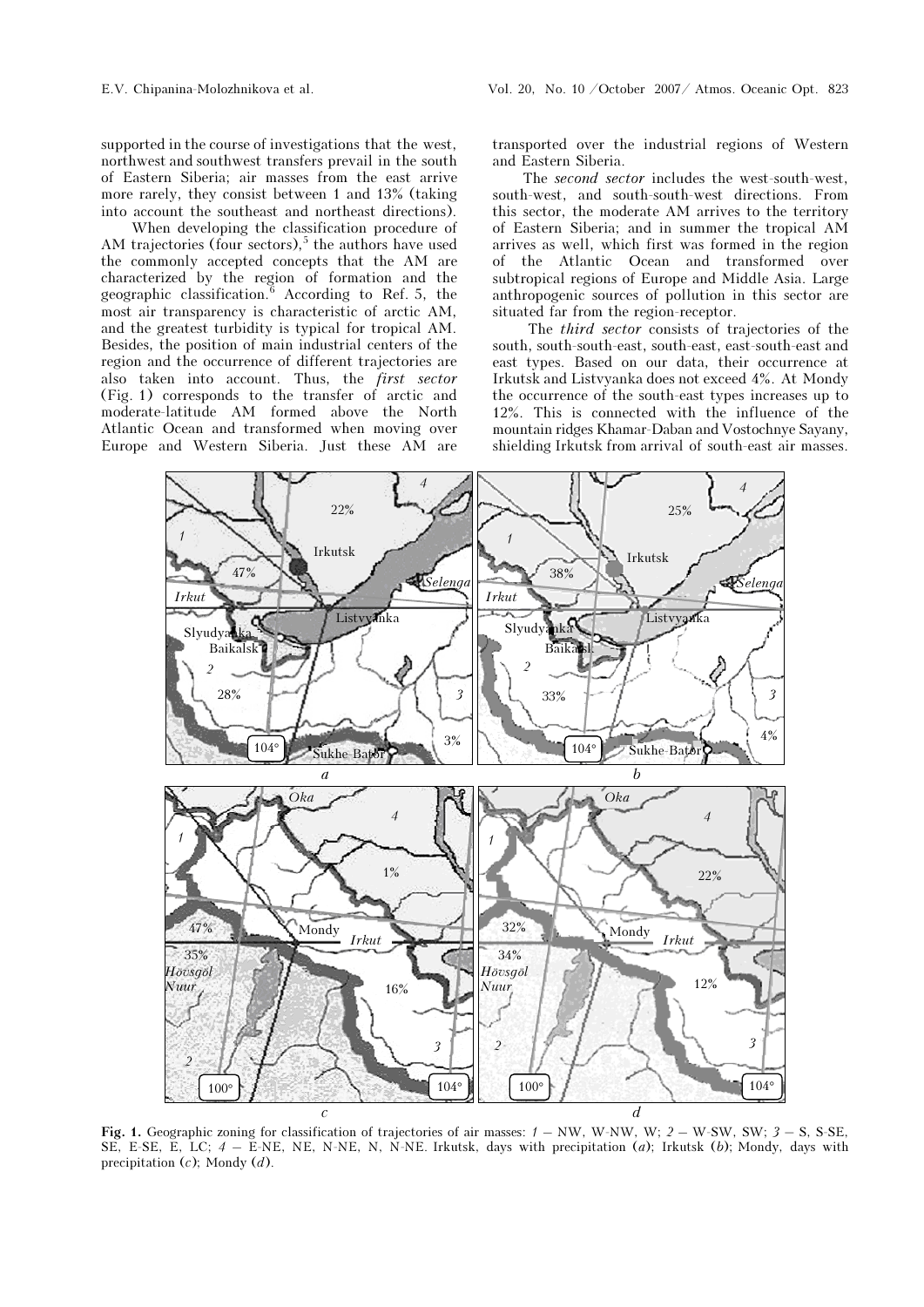The fourth sector includes trajectories, typical for "diving" cyclones, which carry the cold arctic air formed over the Arctic Ocean to the Baikal natural territory; as well as the north-east trajectories, which occur when developing great anticyclonic formations over the territory of Eastern Siberia in winter.

Analysis is carried out for all available data for the investigation period, including about 2500 cases (Figs. 1b and d). Besides, the trajectories for days with precipitation (about 750 cases) are analyzed separately.

It is evident that during days with precipitation the occurrence of north-west trajectories typical for the back part of cyclones is much higher than for the total amount of trajectories. The motion of air masses during cloudless period in this case was not considered. It is known that cloudless weather is typical for anticyclones and often is accompanied by south-east winds or by reduced transfer of air masses, which in the accepted classification is characterized as local circulations  $(LC)^{7,8}$  Analysis of the mass of back trajectories for days with precipitation has shown that the air mass transfer from the west and north-west directions (the first sector) reaches 47% and in the general case – 38%. When air mass transferring from this sector, the chemical composition of aerosols and atmospheric precipitation is formed under the action of anthropogenic emissions from the south of Krasnoyarsk Kray and the Irkutsk – Cheremkhovo industrial region (Fig. 1). Another prevailing direction is south-west, which occurrence is 28% and 35% (the second sector).

### Factor analysis

Identification of sources of the atmosphere pollution for a given point-receptor according to the results of analysis of chemical composition of AP and AA received the name "receptor simulation".<sup>9</sup> The receptor simulation is based on the present-day statistical methods, such as dispersion and factor analysis.<sup>10–12</sup> The principal problems of the factor analysis are: 1) the reduction of the number of

variables (data reduction) and 2) the determination of structural relations between the variables (classification of variables). The factors are distinguished sequentially and contain less and less general variance (variability), that is, the first factor is commonly the determining. At the first stage of investigations, we used for the factor analysis a standard program package for statistical data processing for Microsoft Windows Statistica for Windows (99th Edition).

Based on data on chemical composition of AP and AA from three stations of BNT four factors (sources) were determined. The first factor correlates significantly with concentrations of ions  $SO_4^{2-}$ , NO<sub>3</sub>,  $NH_4^+$ . The *second* factor is determined by the ions  $Ca^{2+}$ ,  $Mg^{2+}$ , and  $HCO_3^-$  and only in some cases the interconnection with  $Na^+$ ,  $K^+$  is noted. The *third* factor is connected with the concentrations of ions  $NO<sub>3</sub>$ ,  $Na<sup>+</sup>$ ,  $K<sup>+</sup>$ ,  $Cl<sup>-</sup>$ , and the *fourth* factor, as the first one, is connected with  $SO_4^{2-}$ , NO<sub>3</sub>, NH<sub>4</sub>. In investigations by different authors<sup>2,13</sup> the first factor, as a rule, is connected with the influence of anthropogenic sources, the second factor is connected with the arrival of soil components in the atmosphere. The third factor, separated out using the observational data, characterizes the influence of local pollution sources. The fourth factor is determined only at the station Mondy, resulting, probably, from gas-phase transformations in the clear atmosphere (Tables 1–3).

Table 1. Factor loads obtained using the method of principal components for ÀÀ (station Mondy)

| Ions                          | Factor  |           |         |  |  |  |  |  |
|-------------------------------|---------|-----------|---------|--|--|--|--|--|
|                               | soil    | gas-phase | local   |  |  |  |  |  |
| $SO_4^{2-}$                   | 0.62    | 0.66      | 0.18    |  |  |  |  |  |
| $NO_3^-$                      | $-0.03$ | 0.76      | $-0.06$ |  |  |  |  |  |
| $Cl^-$                        | 0.09    | 0.14      | 0.95    |  |  |  |  |  |
| $NH4+$                        | 0.20    | 0.80      | 0.43    |  |  |  |  |  |
| $Na+$                         | 0.88    | 0.01      | $-0.09$ |  |  |  |  |  |
| $K^+$                         | 0.78    | $-0.09$   | 0.37    |  |  |  |  |  |
| $Mg^{2+}$<br>Ca <sup>2+</sup> | 0.92    | 0.19      | 0.06    |  |  |  |  |  |
|                               | 0.86    | 0.28      | 0.14    |  |  |  |  |  |

Table 2. Factor loads and generalities obtained by the method of principal components for cold period (atmospheric precipitation)

|                   |                       |       |          |        | Factor 3 | Factor 4  |              |       |        |
|-------------------|-----------------------|-------|----------|--------|----------|-----------|--------------|-------|--------|
|                   | Factor 1              |       | Factor 2 |        |          |           | Generalities |       |        |
|                   | Ions<br>anthropogenic |       | soil     |        | local    | gas-phase |              |       |        |
|                   | $\star$               | $2**$ | $2**$    | $3***$ | $2**$    | $3***$    | $1 *$        | $2**$ | $3***$ |
| HCO <sub>3</sub>  | 0.84                  | 0.25  | 0.79     | 0.93   | $-0.22$  | $-0.01$   | 0.81         | 0.86  | 0.94   |
| $SO_4^{2-}$       | 0.91                  | 0.84  | 0.30     | 0.44   | 0.20     | 0.77      | 0.97         | 0.94  | 0.92   |
| $NO_3^-$          | 0.92                  | 0.00  | 0.62     | 0.26   | 0.49     | 0.85      | 0.89         | 0.89  | 0.77   |
| $Cl^-$            | 0.80                  | 0.65  | 0.01     | 0.23   | 0.03     | 0.75      | 0.96         | 0.40  | 0.66   |
| $Na+$             | 0.85                  | 0.07  | 0.51     | 0.75   | 0.88     | 0.34      | 0.97         | 0.53  | 083    |
| $K^+$             | 0.74                  | 0.01  | 0.08     | 0.70   | 0.84     | 0.41      | 0.74         | 0.47  | 0.80   |
| $Ca^{2+}$         | 0.91                  | 0.12  | 0.95     | 0.91   | 0.20     | 0.23      | 0.96         | 0.95  | 0.96   |
| $Mg^{2+}$         | 0.93                  | 0.21  | 0.66     | 0.76   | 0.50     | 0.47      | 0.95         | 0.82  | 0.78   |
| $\mathrm{NH}_4^+$ | 0.80                  | 0.92  | $-0.02$  | 0.09   | $-0.06$  | 0.93      | 0.80         | 0.91  | 0.89   |

N o t e . \* Irkutsk, \*\* Listvyanka, \*\*\* Mondy.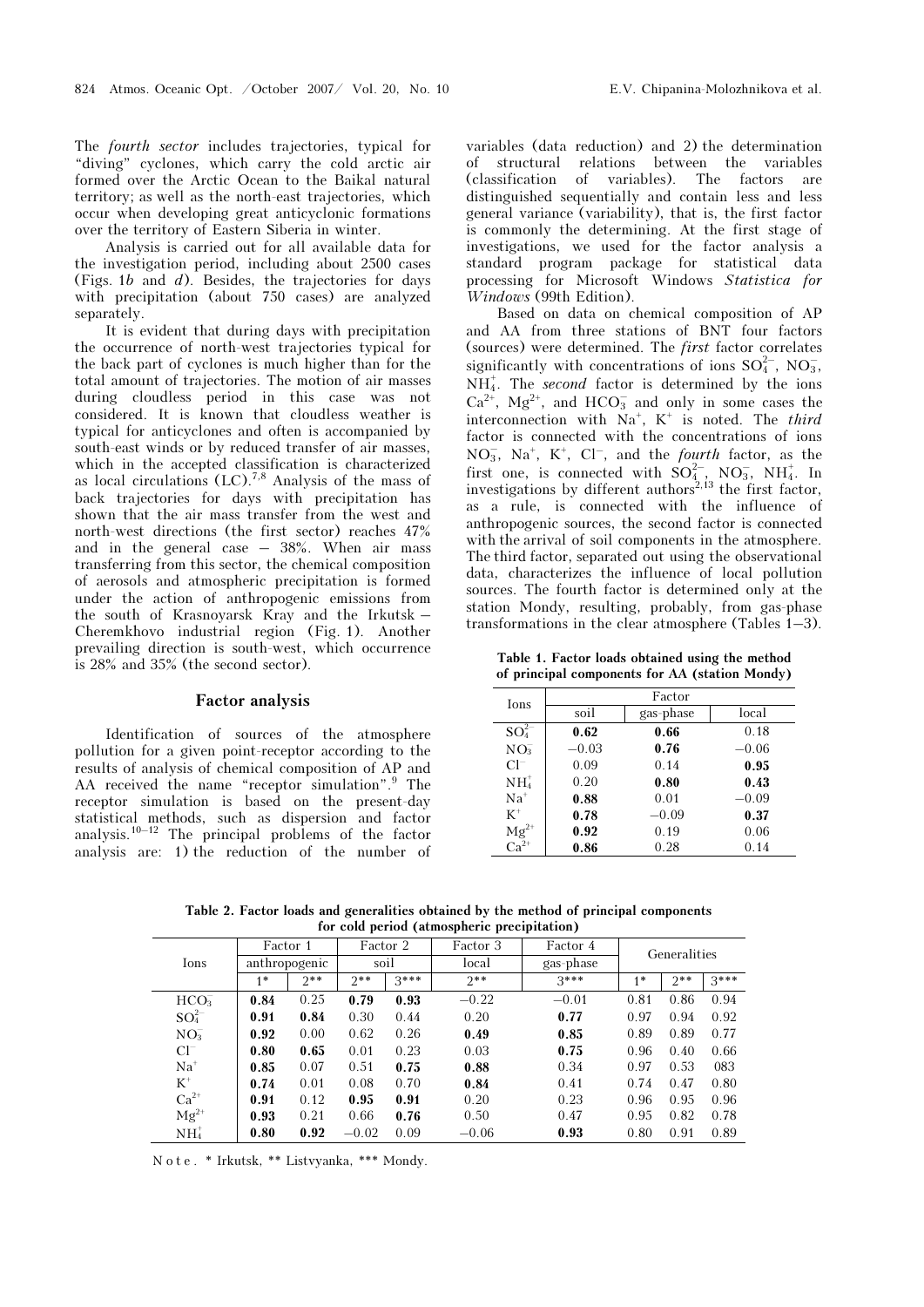|                  | Factor 1      |         | Factor 2 |         |        | Generalities |       |        |
|------------------|---------------|---------|----------|---------|--------|--------------|-------|--------|
| Ions             | anthropogenic |         | soil     |         |        |              |       |        |
|                  | $1 *$         | $2**$   | 1 米      | $7**$   | $3***$ | $4*$         | $2**$ | $3***$ |
| HCO <sub>3</sub> | $-0.04$       | $-0.16$ | 0.95     | 0.94    | 0.81   | 0.95         | 0.99  | 0.96   |
| $SO_4^{2-}$      | 0.78          | 0.82    | 0.44     | 0.51    | 0.63   | 0.94         | 0.98  | 0.93   |
| NO <sub>3</sub>  | 0.76          | 0.92    | 0.54     | $-0.13$ | 0.67   | 0.90         | 0.86  | 0.79   |
| $Cl^-$           | 0.90          | 0.59    | 0.17     | 0.55    | 0.61   | 0.96         | 0.88  | 0.58   |
| $Na+$            | 0.47          | 0.62    | 0.78     | 0.54    | 0.81   | 0.87         | 0.78  | 0.84   |
| $K^+$            | 0.69          | 0.24    | 0.58     | 0.84    | 0.63   | 0.89         | 0.80  | 0.76   |
| $Ca^{2+}$        | 0.64          | 0.50    | 0.74     | 0.81    | 0.90   | 0.99         | 0.99  | 0.91   |
| $Mg^{2+}$        | 0.48          | 0.34    | 0.85     | 0.85    | 0.87   | 0.96         | 0.95  | 0.79   |
| $NH4+$           | 0.88          | 0.44    | 0.08     | 0.59    | 0.76   | 0.93         | 0.95  | 0.96   |
|                  |               |         |          |         |        |              |       |        |

Table 3. Factor loads and generalities obtained by the method of principal components for warm period (atmospheric precipitation)

N o t e . \* Irkutsk, \*\* Listvyanka, \*\*\* Mondy.

## Analysis of factors (sources) of atmospheric precipitations at the station Mondy

Based on the results of the factor analysis of atmospheric aerosol at the station Mondy three factors (sources) are distinguished (Tables 1, 4, and 5). The soil factor is decisive in formation of chemical composition of atmospheric precipitation in this region. The second (gas-phase) factor is connected with processes of gas-phase transformations and generation of the atmospheric secondary aerosol (in situ) at longrange transfer from the second or first sector (see Table 1).

The third (local) factor is clearly defined, including ions  $Cl^-$ ,  $NH_4^+$ , and  $K^+$ . The maximum of these components is connected with the north-east direction of air masses.

Analysis of trajectories of air mass transport with accounting for the defined factors (see Fig. 1) has shown that the soil factor prevails in transporting air masses from the second sector (south-west regions of Asia) and their arriving from the third sector (southeast regions of Asia). The total occurrence of these types of trajectories is 46%. Air masses arriving from

| Table 4. Factor loads and generalities obtained by the method |  |  |
|---------------------------------------------------------------|--|--|
| of principal components for cold period (atmospheric aerosol) |  |  |

| $\sqrt{2}$         |          |               |          |          |         |              |       |  |  |  |
|--------------------|----------|---------------|----------|----------|---------|--------------|-------|--|--|--|
|                    | Factor 1 |               | Factor 2 | Factor 3 |         | Generalities |       |  |  |  |
| Ions               |          | anthropogenic | soil     |          | local   |              |       |  |  |  |
|                    | $1*$     | $2**$         | $2**$    | 1 米      | $2**$   | $1*$         | $2**$ |  |  |  |
| HCO <sub>3</sub>   |          | 0.04          | 0.91     |          | 0.17    |              | 0.87  |  |  |  |
| $SO_4^{2-}$        | 0.95     | 0.82          | 0.03     |          | 0.31    | 0.90         | 0.77  |  |  |  |
| $NO_3^-$           | 0.95     | 0.83          | $-0.10$  |          | $-0.17$ | 0.90         | 0.73  |  |  |  |
| $Cl^-$             | 0.75     | 0.20          | 0.15     |          | 0.68    | 0.57         | 0.81  |  |  |  |
| $Na+$              | 0.78     | 0.01          | 0.04     |          | 0.99    | 0.61         | 0.97  |  |  |  |
| $K^+$              | 0.52     | $-0.03$       | 0.07     |          | 0.99    | 0.27         | 0.98  |  |  |  |
| $\mathrm{Ca}^{2+}$ | 0.87     | 0.59          | 0.27     |          | $-0.11$ | 0.75         | 0.43  |  |  |  |
| $Mg^{2+}$          | 0.89     | 0.44          | 0.19     |          | 0.13    | 0.79         | 0.25  |  |  |  |
| $NH4+$             | 0.93     | 0.58          | 0.63     |          | $-0.06$ | 0.87         | 0.74  |  |  |  |

N o t e . \* Irkutsk, \*\* Listvyanka.

 Table 5. Factor loads and generalities obtained by the method of principal components for warm period (atmospheric aerosol)

|                    | Factor 1      |         | Factor 2 |         | Factor 3 |         | Generalities |       |
|--------------------|---------------|---------|----------|---------|----------|---------|--------------|-------|
| Ions               | anthropogenic |         | soil     |         | local    |         |              |       |
|                    | 1 *           | $2**$   | $1*$     | $2**$   | $1*$     | $2**$   | $1*$         | $2**$ |
| HCO <sub>3</sub>   | $-0.04$       | 0.83    | 0.25     | $-0.02$ | 0.86     | 0.09    | 0.81         | 0.70  |
| $SO_{4}^{2-}$      | 0.87          | 0.67    | 0.21     | 0.36    | 0.09     | $-0.47$ | 0.82         | 0.79  |
| $NO3-$             | 0.66          | 0.93    | 0.36     | 0.18    | $-0.17$  | $-0.15$ | 0.58         | 0.92  |
| $Cl^-$             | 0.85          | 0.10    | $-0.20$  | 0.16    | $-0.05$  | 0.96    | 0.76         | 0.96  |
| $Na+$              | $-0.13$       | 0.04    | 0.59     | 0.83    | 0.44     | 0.24    | 0.55         | 0.75  |
| $K^+$              | 0.03          | 0.38    | 0.13     | 0.82    | 0.87     | $-0.12$ | 0.77         | 0.83  |
| $\mathrm{Ca}^{2+}$ | 0.33          | 0.51    | 0.88     | 0.67    | 0.07     | 0.02    | 0.88         | 0.70  |
| $Mg^{2+}$          | 0.13          | $-0.06$ | 0.89     | 0.58    | 0.37     | 0.01    | 0.93         | 0.33  |
| $NH4+$             | 0.96          | 0.90    | 0.15     | 0.11    | 0.03     | 0.36    | 0.94         | 0.94  |

N o t e . \* Irkutsk, \*\* Listvyanka.